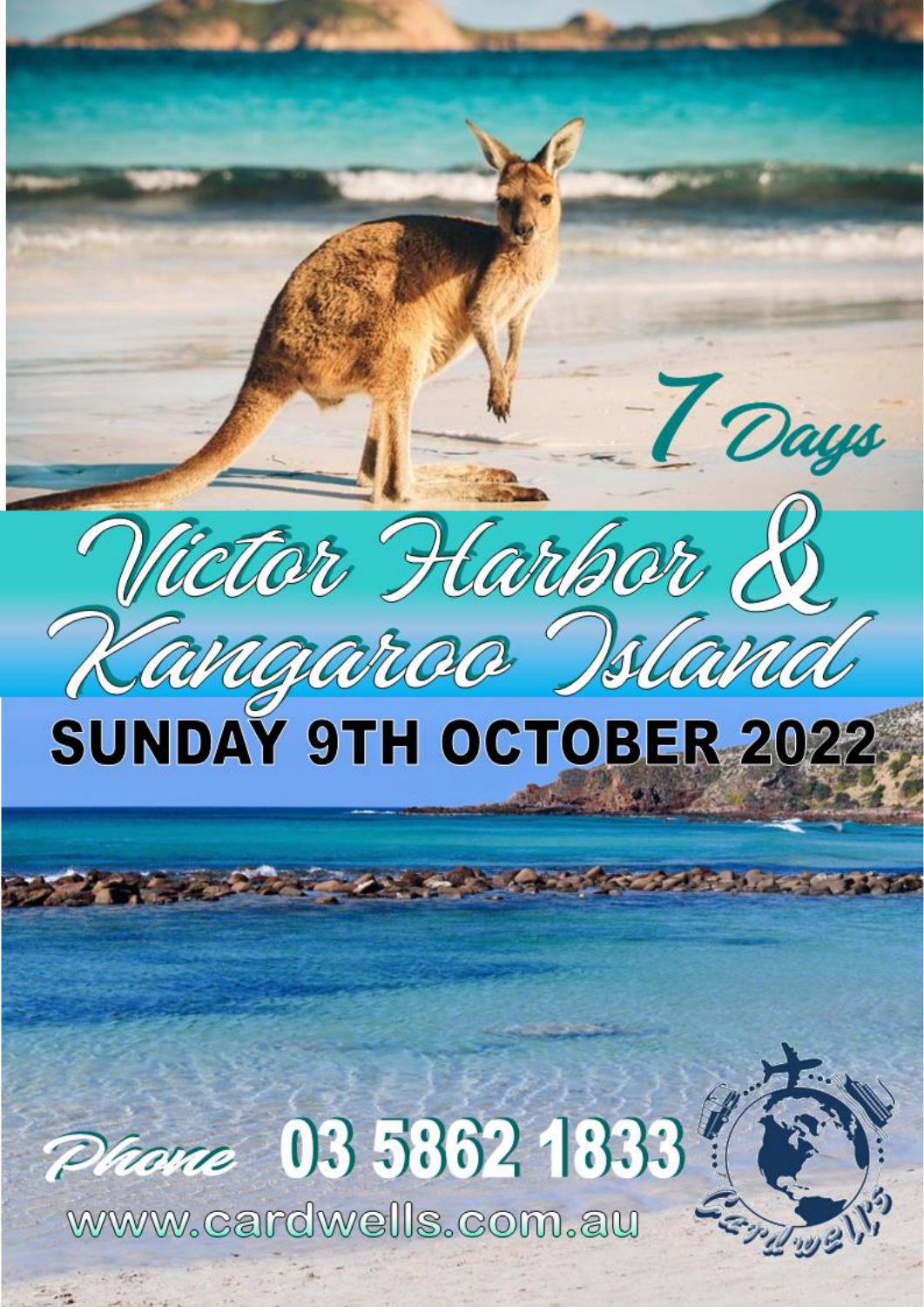## 7 Day Victor Harbor - Kangaroo Island

### **Departs: Sunday 9th October 2022 Price: \$2040**

(Single Room Option \$350)

#### **TOUR INCLUDES:**

\*Free Passenger Pick & and return service from most major towns in our area \* No Hidden Extras \* Name Badge \* \* Dinners \* GST Inclusive \* Luxury 5 star Coach Travel \* Quality Accommodation \* Cooked Breakfasts \* \* Picnic lunches (as listed) \* Morning & Afternoon teas (where time & weather permits)\* \* All admission fees, sightseeing tours & cruises as per itinerary \* Experience Crew \*

*TOUR HIGHLIGHTS: \* Victor Harbor \* Flinders Chase National Park \* Cape Du Couedic \* Horse Tram or Cockle Train \* Murray Mouth \* Goolwa \*Eucalyptus Distillery \* Seal Bay/Remarkable Rocks \* Admirals Arch \* Spectacular Coastal Scenery \* Honey Farm \* Cape Willoughby Lighthouse \* Sheep Shearing Demo \*Naracoorte \* Sea Lions \* Stokes Bay \* Loxton \* Kingston \*Wildlife Park*

**DAY 1- Sunday 9th October '22 Loxton (D)**

Welcome aboard for seven days of fun, adventure, relaxation and spectacular sightseeing. Today we travel along the Murray Valley Highway to Echuca for our first morning tea break. Continue on past the chain of lakes and onto **Swan Hill** for lunch. Then we make our way through the Mallee Region past the **Hattah-Kulkyne National Park,** maybe see the delicate **Mallee Wildflowers** as we continue through Red Cliffs and along the Sturt Highway. We enjoy afternoon tea before crossing the South Australian border as we make our way to **Loxton** for our **Overnight stay** at the **Loxton Community Hotel Motel.**

**DAY 2 – Monday 10th**

 **GOOLWA - DISCOVER VICTOR HARBOR (B,D)**

This morning we make our way via **Murray Bridge** before stopping at **Strathalbyn** for lunch. We then enjoy a scenic drive along the coast with **panoramic views of Encounter Bay, Horseshoe Bay** and the **Old River Port** of **Goolwa**. We see the fascinating **Barrages** that prevents the salt water from reaching the **Murray River** system and the **Murray Mouth** where the river meets the sea. We arrive at the station in **Goolwa** where we enjoy a ride on the **Cockle Train** (subject to availability) to **Victor Harbor** and then return to Goolwa. Then time to relax, explore the shops in this beautiful seaside resort before settling in for our **Overnight Stay** at the **Motel Goolwa.** Tonight's Dinner is a 2 Course Meal.

#### **DAY 3 – Tuesday 11th**

#### **DISCOVER KANGAROO ISLAND (B,L,D)**

An exciting day awaits as we depart **Victor Harbor**, travelling the scenic **Fleurieu Peninsula** to the coast road that takes us to **Cape Jervis**, a small fishing village. We take our coach aboard the ferry for the short journey to **Kangaroo Island**. This unique Island is Australia's third largest and is full of surprises and has a natural unspoiled beauty. Our adventure begins as we berth at the Township of **Penneshaw**, the location where **Captain Mathew Flinders landed in 1802**. Enjoy a town tour before we explore the Eastern section of the island taking in the **Dudley Peninsula**, with scenery varying from rolling hills to sandy surf beaches, sheer cliffs to tranquil backwaters with plenty of birdlife. We travel to the scenic **Chapman River** where we stroll down to the beach which reveals the startling splendor of **Antechamber Bay**. We continue onto **Cape Willoughby Lighthouse**, the first lighthouse built in South Australia. We cross the Wilson River and pass **Mt Thisby**, originally named **Prospect Hill** by Matthew Flinders. Then for something unusual we visit **Rob's Shearing Demo.** Watch Rob and his dogs Billie & Toby as they skillfully muster and yard sheep before we make our way to our motel. We settle into the **MERCURE KANGAROO ISLAND** for the next **THREE NIGHTS.**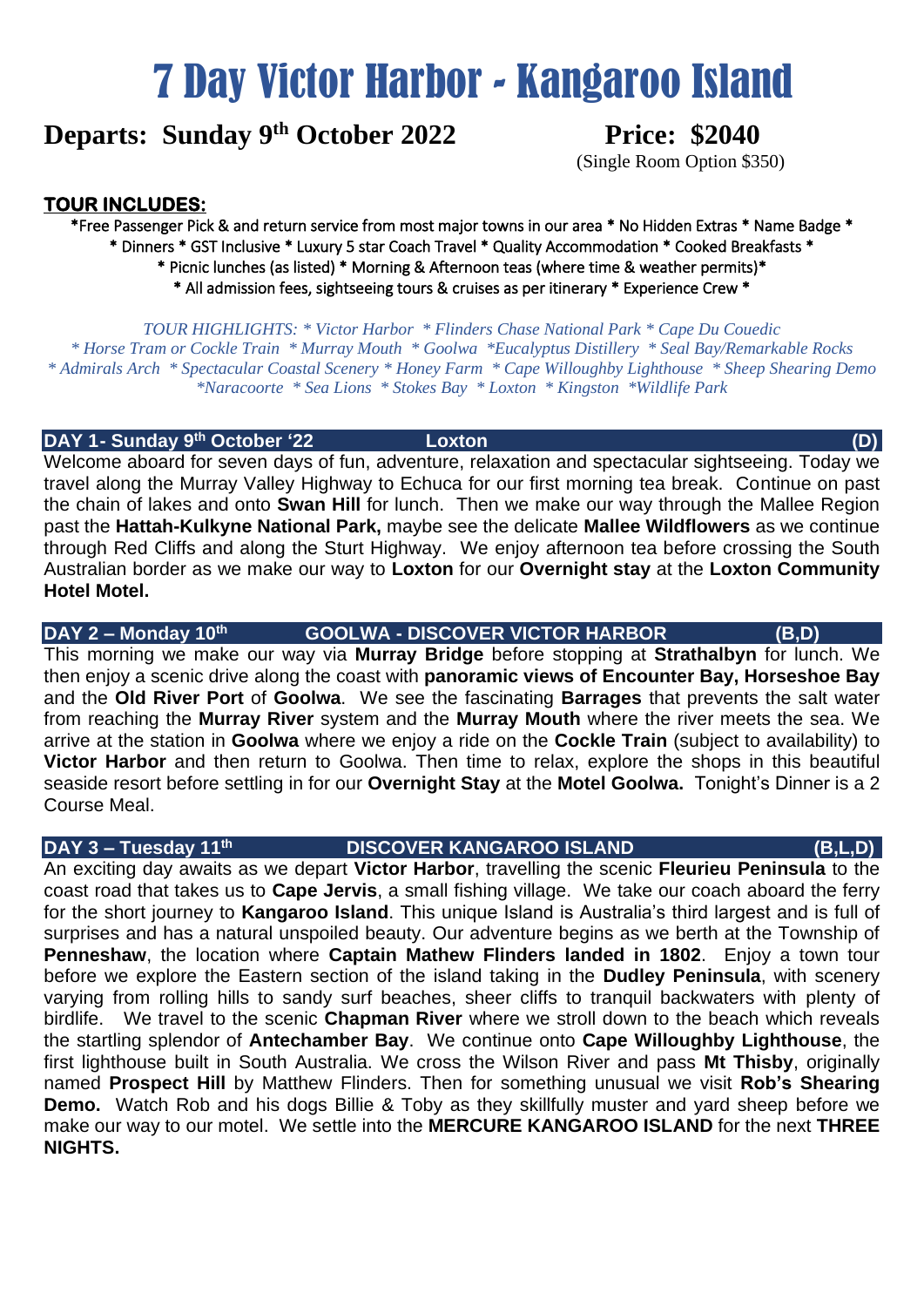

**DAY 4 – Wednesday 12th SEAL BAY - FLINDERS CHASE NATIONAL PARK (B,L,D)**

Today we enjoy a magical day of highlights as we discover Kangaroo Island on our tour of Seal Bay and Flinders Chase National Park**. Don't forget your cameras**. We enjoy the **Ultimate Wilderness Experience** as we visit **Seal Bay**, where we discover Australia's largest colony of **Sea Lions**. See them frolicking in the surf and basking lazily in the sun. Enjoy a delicious picnic lunch nearby the former site of the **Rocky River Headquarters**, located in the **Flinders Chase National Park**, this picturesque area provides an opportunity for close interaction with Kangaroos, Koalas, Wallabies, Cape Baron Geese, Bushtail Possums and Echidnas. After lunch we see a collection of huge boulders called **'Remarkable Rocks'**, sculptured into weird and wonderful shapes by the wind and sea. Visit the ruins of an early settlement at **Weirs Cove** before going on to **Cape Du Couedic Lighthouse**, built in 1906. See the magnificent natural land bridge that is **Admirals Arch**, look out for the New Zealand Fur Seals. We return through **Yacca Flat** along the **West End** and the **Playford Highway** to **Kingscote.**

**DAY 5 – Thursday 13th WILDLIFE PARK – BEAUTIFUL NORTH COAST (B,L,D)**

A relaxing start today as we have time to explore the **shops in Kingscote** before we discover more of Kangaroo Island's secrets. First we visit **Clifford's Honey Farm** and learn why it's the only place in the world where a pure strain of Ligurian Bee exists. Tour the honey room, see the extraction process and taste the many different flavours produced at the farm. Then we visit **Emu Ridge Eucalyptus Distillery**, where we learn of the distillery process still operating the way it began in the 1890's a unique **Aussie Bush** product. We travel to the township of **Parndarna** where we enjoy a picnic lunch and visit the **Kangaroo Island Wildlife Park**, where we can stroll through the aviaries, the native animal enclosures and general farm animals. This afternoon we travel to **Stokes Bay** with its unusual walkway to the fine white sandy beach before continuing along the scenic North Coast Road as we return to our Motel.

#### **DAY 6 – Friday 14th KANGAROO ISLAND – NARACOORTE (B,D)**

After a hearty breakfast it's time to farewell **Kangaroo Island** as we make our way to **Penneshaw** where we board the **Sealion 2000** again for our return journey to the mainland. We travel via the scenic **Fleurieu Peninsula** into **Strathalbyn** for lunch. We then travel to **Kingston SE** before arriving at **Naracoorte** for our **Overnight Stay** at the **Southgate Motel.**

#### **DAY 7 – Saturday 15th**

#### **NARACOORTE - HOME (B)**

We enjoy the last breakfast of the tour before departing our motel and heading home via **Horsham**  and **Bendigo**. We bid farewell to our new friends and return to our homes after a memorable **Kangaroo Island** tour.